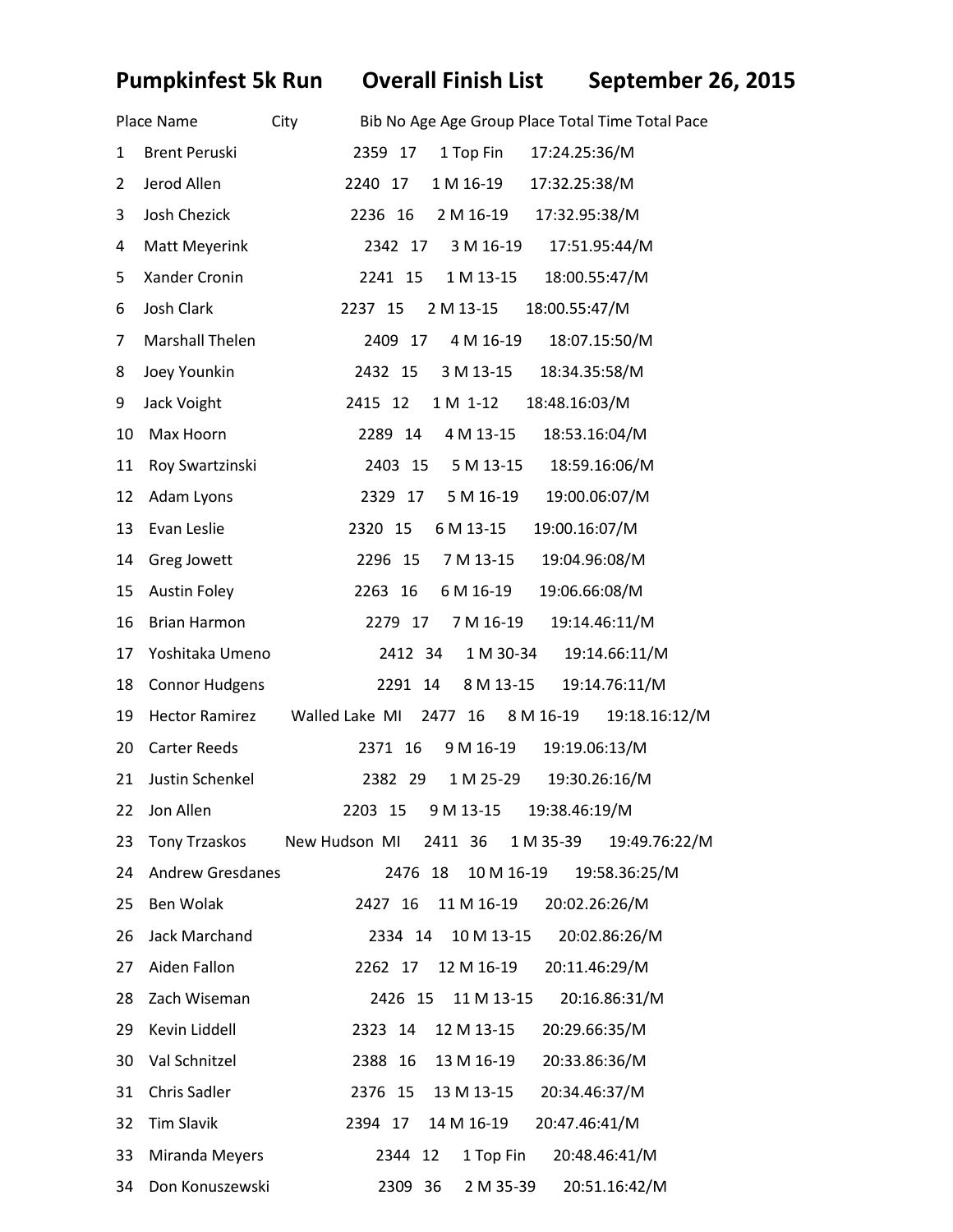| 35 | 14 M 13-15<br>Nik Bauer<br>2213 15<br>20:52.76:43/M                    |
|----|------------------------------------------------------------------------|
| 36 | 15 M 13-15<br>20:52.76:43/M<br>Gavin Hovey<br>2290 14                  |
| 37 | Jacob London<br>16 M 13-15<br>20:52.96:43/M<br>2326 15                 |
| 38 | <b>Andrew Williams</b><br>20:59.26:45/M<br>2421 15<br>17 M 13-15       |
| 39 | 1 M 20-24<br>David Hansen<br>2277 23<br>21:02.16:46/M                  |
| 40 | Jacob Tabatowski-Bush<br>18 M 13-15 21:09.56:48/M<br>2405 15           |
| 41 | <b>Kyle Haling</b><br>2275 15<br>19 M 13-15<br>21:09.76:48/M           |
| 42 | 1 Top Fin 21:16.86:50/M<br>Aaron Engberg<br>2261 41                    |
| 43 | 2 M 1-12 21:21.56:52/M<br>John Rogers<br>2457 11                       |
| 44 | <b>Brenton Montie</b><br>21:23.06:53/M<br>2346 30<br>2 M 30-34         |
| 45 | Ethan Novilla<br>21:26.06:54/M<br>2353<br>17<br>15 M 16-19             |
| 46 | 16 M 16-19<br>21:26.26:54/M<br>Justin Carbary<br>2227 17               |
| 47 | <b>Haden Gallentine</b><br>20 M 13-15<br>21:40.06:58/M<br>2266<br>14   |
| 48 | <b>Bill Carter</b><br>2230 35<br>3 M 35-39<br>21:42.76:59/M            |
| 49 | 3 M 1-12 21:52.37:02/M<br>Joe Wolak<br>2446 11                         |
| 50 | 1 M 40-44<br>21:52.67:02/M<br>Scott Wolak<br>2445 43                   |
| 51 | Chelsea MI<br>2402 10 4 M 1-12<br>21:54.67:03/M<br>Zeb Swager          |
| 52 | <b>Tracy Auclicino</b><br>2206 42<br>1 Top Fin<br>21:57.97:03/M        |
| 53 | Michael Brown<br>Imlay City MI<br>2224 17 17 M 16-19 22:02.17:05/M     |
| 54 | 22:04.07:06/M<br>Kyle Giusti<br>2269 17<br>18 M 16-19                  |
| 55 | Mitch Komarmy<br>1 M 55-59<br>22:05.47:06/M<br>2454 57                 |
| 56 | 1 M 45-49<br>22:09.07:07/M<br>Scott Landman<br>2313 46                 |
| 57 | 2246 14 21 M 13-15 22:09.77:07/M<br>David Daliege                      |
| 58 | 22:09.77:07/M<br>Ian Gesler<br>22 M 13-15<br>2267 14                   |
| 59 | <b>Claire Greidanus</b><br>2442 16<br>1 F 16-19<br>22:09.87:07/M       |
| 60 | 23 M 13-15<br>22:15.47:09/M<br><b>Grant Wing</b><br>2424 13            |
| 61 | Christian Dimitriou<br>5 M 1-12<br>22:16.27:10/M<br>2254 12            |
| 62 | Joe Curtis<br>2244 17<br>19 M 16-19<br>22:18.57:10/M                   |
| 63 | Luke Debeauclair<br>2247<br>24 M 13-15<br>22:26.37:13/M<br>13          |
| 64 | Ryan Debruyne<br>2249 15<br>25 M 13-15<br>22:32.17:15/M                |
| 65 | Josh Meyerink<br>26 M 13-15<br>22:37.07:16/M<br>2341 14                |
| 66 | Mark Cryderman<br>Milford MI<br>2242 69<br>1 M 65-69<br>22:37.77:16/M  |
| 67 | 27 M 13-15<br>Drew Zeug<br>2434 13<br>22:48.97:20/M                    |
| 68 | <b>Griffin Klevering</b><br>22:51.07:21/M<br>2305 15<br>28 M 13-15     |
| 69 | Nick Karfonta<br>2299<br>2 M 40-44<br>22:57.37:23/M<br>42              |
| 70 | Milford MI<br>Steven Dollaway<br>2258 56<br>2 M 55-59<br>23:01.57:24/M |
| 71 | <b>Braden Heiler</b><br>23:03.67:25/M<br>2283 15<br>29 M 13-15         |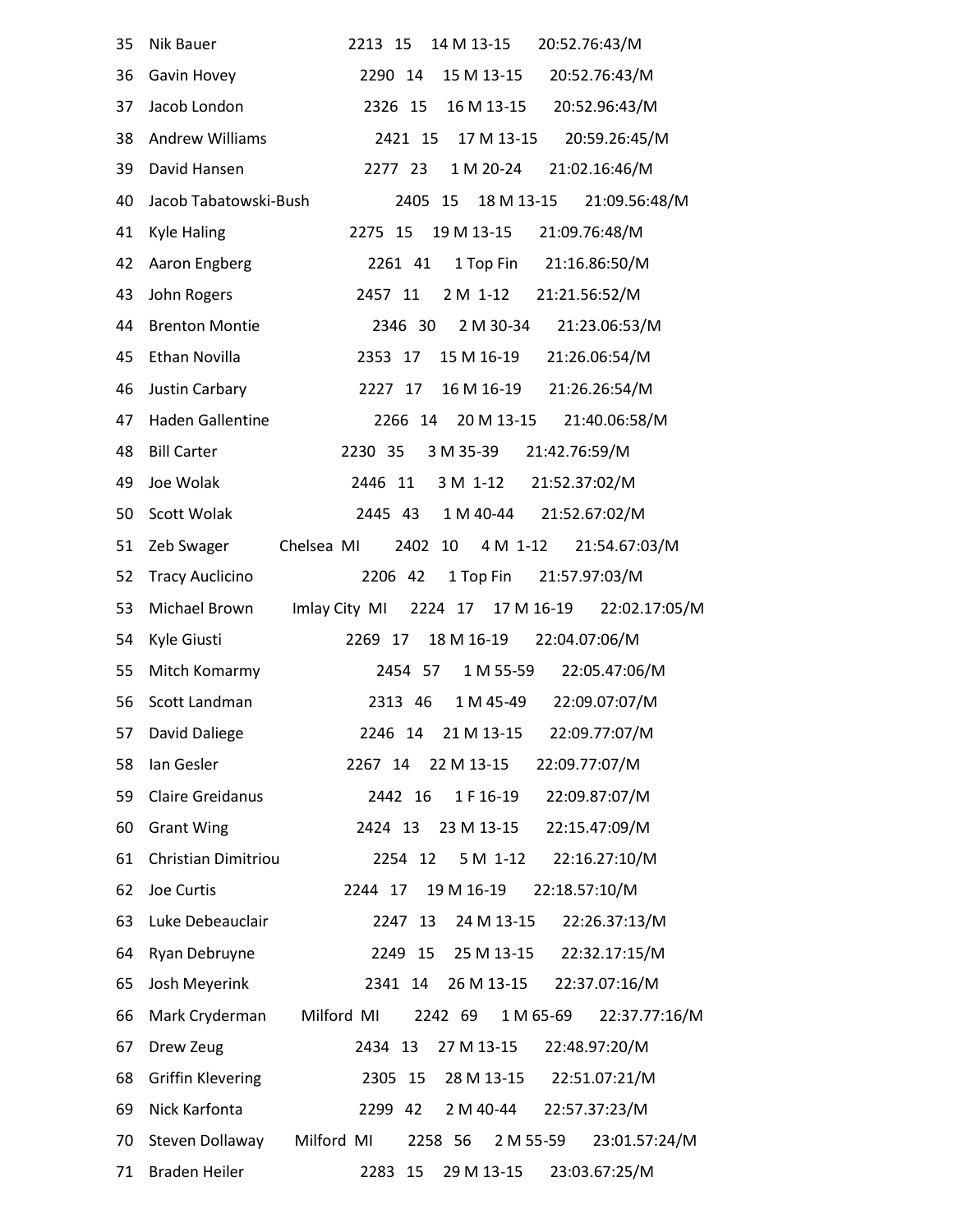| 72  | Zach Nurnberger                 | 20 M 16-19<br>23:05.17:25/M<br>2354<br>17               |
|-----|---------------------------------|---------------------------------------------------------|
| 73  | Gabi Bird                       | 2 F 16-19<br>23:09.97:27/M<br>2475 18                   |
| 74  | Jona Hogle                      | 23:13.47:28/M<br>2287<br>6 M 1-12<br>11                 |
| 75  | Ty Morgan                       | 23:13.67:28/M<br>2348<br>17<br>21 M 16-19               |
| 76  | Nicolle Mattila                 | Pinckney MI<br>2337 40<br>1 F 40-44<br>23:14.37:28/M    |
| 77  | Dani Roskens                    | 2466 19<br>3 F 16-19<br>23:16.77:29/M                   |
| 78  | Amy Hartman                     | 23:23.97:31/M<br>2280 46<br>1 F 45-49                   |
| 79  | Kyle Beadle                     | 2216 24<br>2 M 20-24<br>23:31.17:34/M                   |
| 80  | Matt Bassin                     | 23:31.77:34/M<br>2212 37<br>4 M 35-39                   |
| 81  | Felix Vetter                    | 2438 15<br>30 M 13-15<br>23:34.77:35/M                  |
| 82  | Tom Riley                       | 2375 43<br>3 M 40-44<br>23:35.07:35/M                   |
| 83  | Jeff Klevering                  | 2306 44<br>4 M 40-44<br>23:35.27:35/M                   |
| 84  | Lindsey Mahlmeister Brighton MI | 2332 30 1 F 30-34<br>23:36.27:35/M                      |
| 85  | Alexis Klassen                  | 2304 35<br>1 F 35-39<br>23:40.97:37/M                   |
| 86  | Aaron Hoorn                     | 23:45.67:38/M<br>2288 17<br>22 M 16-19                  |
| 87  | <b>Berry Steele</b>             | 2469 45<br>2 M 45-49<br>23:47.17:39/M                   |
| 88  | <b>Brian Cooney</b>             | 23:52.37:40/M<br>2202 17<br>23 M 16-19                  |
| 89  | Adam Leshok                     | 24 M 16-19<br>24:05.47:45/M<br>2319 16                  |
| 90  | Matt Break                      | 31 M 13-15<br>24:07.77:45/M<br>2221 14                  |
| 91  | Matt Voight                     | 5 M 40-44<br>24:09.67:46/M<br>2416 41                   |
| 92  | Roger Burgess                   | 1 M 50-54<br>24:13.07:47/M<br>2225 53                   |
| 93  | Kari Meyers                     | 2343 41 2 F 40-44<br>24:15.47:48/M<br>South Lyon MI     |
|     | 94 Brenden Olesuk               | 2455 11 7 M 1-12 24:20.67:49/M                          |
| 95  |                                 | Ryan Tedd Morthville MI 2408 20 3 M 20-24 24:26.17:51/M |
| 96  | Kelly Irwin                     | 2292 23<br>1 F 20-24<br>24:28.87:52/M                   |
| 97  | Nick Pelletier                  | 2473 12 8 M 1-12<br>24:30.97:53/M                       |
| 98  | <b>Ethan Poet</b>               | 2363 14 32 M 13-15 24:33.37:54/M                        |
| 99  | <b>Stirling Boothe-Curcio</b>   | 2220 14 33 M 13-15<br>24:33.87:54/M                     |
|     | 100 Andrew Case                 | 2474 13 34 M 13-15<br>24:36.37:55/M                     |
|     | 101 Cameron Lewis               | Clarkston MI<br>2321 10 9 M 1-12 24:40.07:56/M          |
|     | 102 Louis Barati                | 25 M 16-19<br>24:40.47:56/M<br>2207 16                  |
|     | 103 Nicholas Banks              | 24:41.27:56/M<br>2458 16<br>26 M 16-19                  |
|     | 104 Shelly Demoss               | 24:42.17:57/M<br>2250 50<br>1 F 50-54                   |
|     | 105 Sara Hartman                | 2281 14 1 F 13-15<br>24:44.87:57/M                      |
| 106 | Joshua Williams                 | 2422 9<br>10 M 1-12<br>24:45.87:57/M                    |
|     | 107 Mark Skiff                  | 3 M 45-49<br>24:52.28:00/M<br>2393 45                   |
|     | 108 Nico Sobczak                | 25:00.08:02/M<br>2397 9<br>11 M 1-12                    |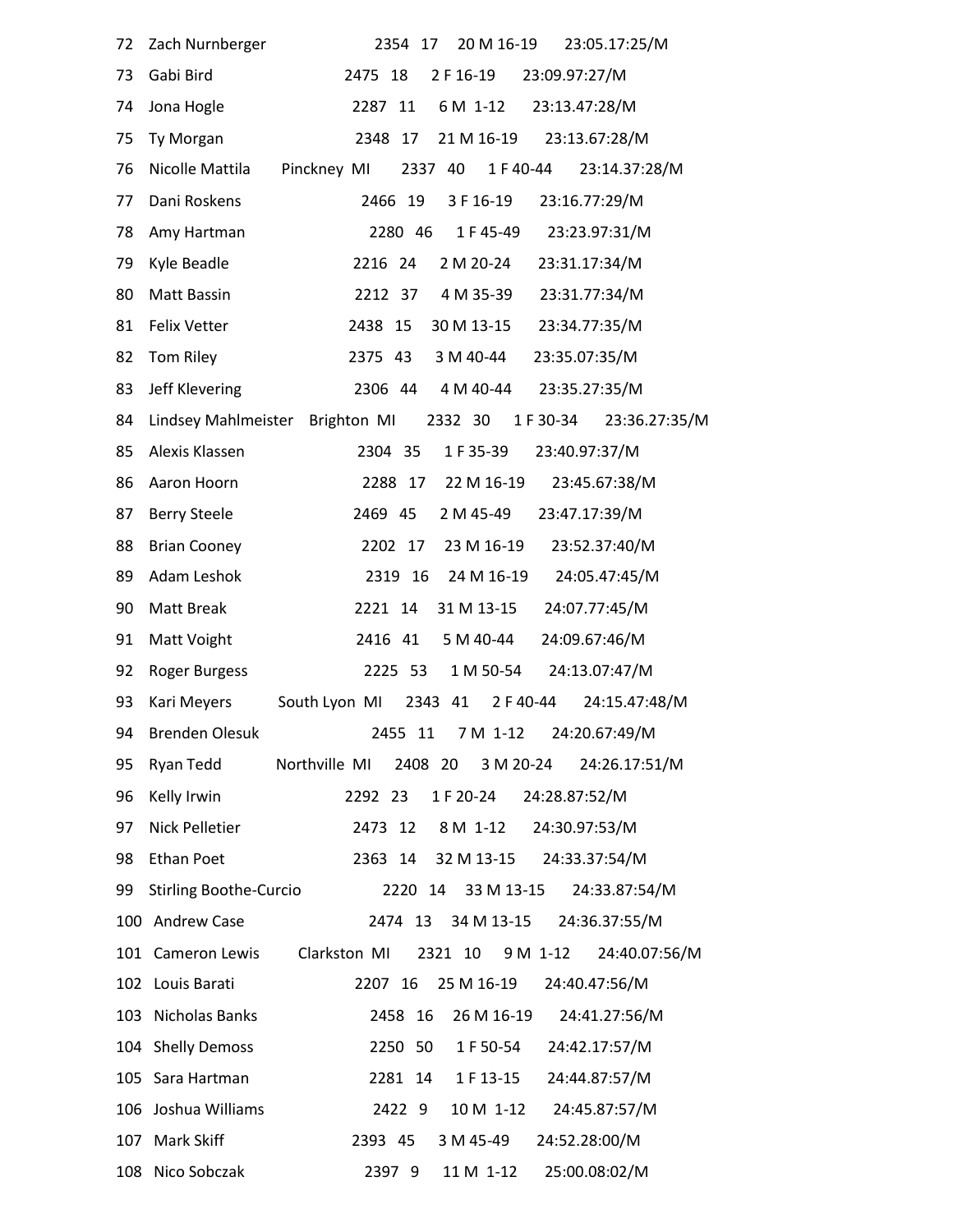| 109 Bob Miller                   | Saginaw MI                                    | 2345 51 |          | 2 M 50-54          | 25:01.38:03/M                   |  |
|----------------------------------|-----------------------------------------------|---------|----------|--------------------|---------------------------------|--|
| 110 Chris Glaus                  | 2270 28                                       |         |          | 2 M 25-29          | 25:03.08:03/M                   |  |
| 111 Kimberly Wing                |                                               |         |          | 2425 42 3 F 40-44  | 25:03.18:03/M                   |  |
| 112 Noah Jones                   |                                               | 2295 11 |          | 12 M 1-12          | 25:04.68:04/M                   |  |
| 113 Reiner Kandt                 | 2297 11                                       |         |          | 13 M 1-12          | 25:05.58:04/M                   |  |
| 114 Teresa Morelli-Sobczak       |                                               | 2347 39 |          | 2 F 35-39          | 25:06.58:04/M                   |  |
| 115 Chris Jones                  | Rochester MI 2294 41 6 M 40-44                |         |          |                    | 25:12.08:06/M                   |  |
| 116 Alaysa Harbaugh              |                                               | 2278 25 |          | 1 F 25-29          | 25:12.18:06/M                   |  |
| 117 Adam Strean                  |                                               | 2400 40 |          | 7 M 40-44          | 25:12.78:06/M                   |  |
| 118 Kyra Karfonta                |                                               | 2298 11 |          |                    | 1 F 1-12 25:13.88:06/M          |  |
| 119 Ella Ranalli                 | 2367 11                                       |         | 2 F 1-12 |                    | 25:15.38:07/M                   |  |
| 120 Alex Liddell                 | South Lyon MI 2452 12 14 M 1-12 25:27.48:11/M |         |          |                    |                                 |  |
| 121 Michelle Lakey               |                                               |         |          | 2312 24 2 F 20-24  | 25:27.68:11/M                   |  |
| 122 John Latimer                 |                                               | 2315 46 |          | 4 M 45-49          | 25:30.58:12/M                   |  |
| 123 Alex Nelson                  |                                               | 2352 13 |          | 35 M 13-15         | 25:32.48:13/M                   |  |
| 124 Chris Eckler                 |                                               | 2260 55 |          | 3 M 55-59          | 25:33.98:13/M                   |  |
| 125 Joe Curtis                   | 2245 14                                       |         |          | 36 M 13-15         | 25:36.48:14/M                   |  |
| 126 Doug Haskin                  |                                               | 2485 54 |          | 3 M 50-54          | 25:48.88:18/M                   |  |
| 127 Brian Swegles                |                                               | 2404 12 |          |                    | 15 M 1-12 25:57.88:21/M         |  |
| 128 Chris Bussa                  |                                               | 2226 50 |          | 4 M 50-54          | 25:58.58:21/M                   |  |
| 129 Brandon Marinkovich          |                                               | 2335    | 11       | 16 M 1-12          | 26:07.28:24/M                   |  |
| 130 Brian Richardson             |                                               | 2373 50 |          | 5 M 50-54          | 26:08.28:24/M                   |  |
| 131 Mike Perovich                |                                               |         |          |                    | 2358 45 5 M 45-49 26:18.38:27/M |  |
| 132 Kelly Poirier                |                                               | 2364 39 |          | 3 F 35-39          | 26:19.08:28/M                   |  |
| 133 Dave Curtis                  |                                               |         |          |                    | 2243 44 8 M 40-44 26:21.58:28/M |  |
| 134 John Giusti                  |                                               | 2268 50 |          |                    | 6 M 50-54 26:21.68:28/M         |  |
| 135 Isabel Andrews               |                                               |         |          |                    | 2464 15 2 F 13-15 26:32.48:32/M |  |
| 136 Robin Pearce New Hudson MI   |                                               |         |          |                    | 2456 62 1 M 60-64 26:35.08:33/M |  |
| 137 Gary Schoeff                 |                                               | 2389 60 |          | 2 M 60-64          | 26:39.08:34/M                   |  |
| 138 Jenny Hartman                |                                               | 2483 12 |          |                    | 3 F 1-12 26:48.08:37/M          |  |
| 139 Spencer Hoffman              |                                               |         |          | 2286 17 27 M 16-19 | 26:48.78:37/M                   |  |
| 140 Karen Reasoner               |                                               | 2370 31 |          | 2 F 30-34          | 26:54.88:39/M                   |  |
| 141 Mark Wiseman                 | South Lyon MI 2448 56 4 M 55-59               |         |          |                    | 26:55.98:39/M                   |  |
| 142 Larry Coleman                |                                               | 2238 64 |          | 3 M 60-64          | 27:08.48:43/M                   |  |
| 143 Jeff Olesuk                  | 2355 42                                       |         |          | 9 M 40-44          | 27:11.08:44/M                   |  |
| 144 Elizabeth Bayoff Franklin MI |                                               |         |          | 2467 23 3 F 20-24  | 27:19.68:47/M                   |  |
| 145 Nikolas Dimitriou            |                                               |         |          | 2255 16 28 M 16-19 | 27:21.98:48/M                   |  |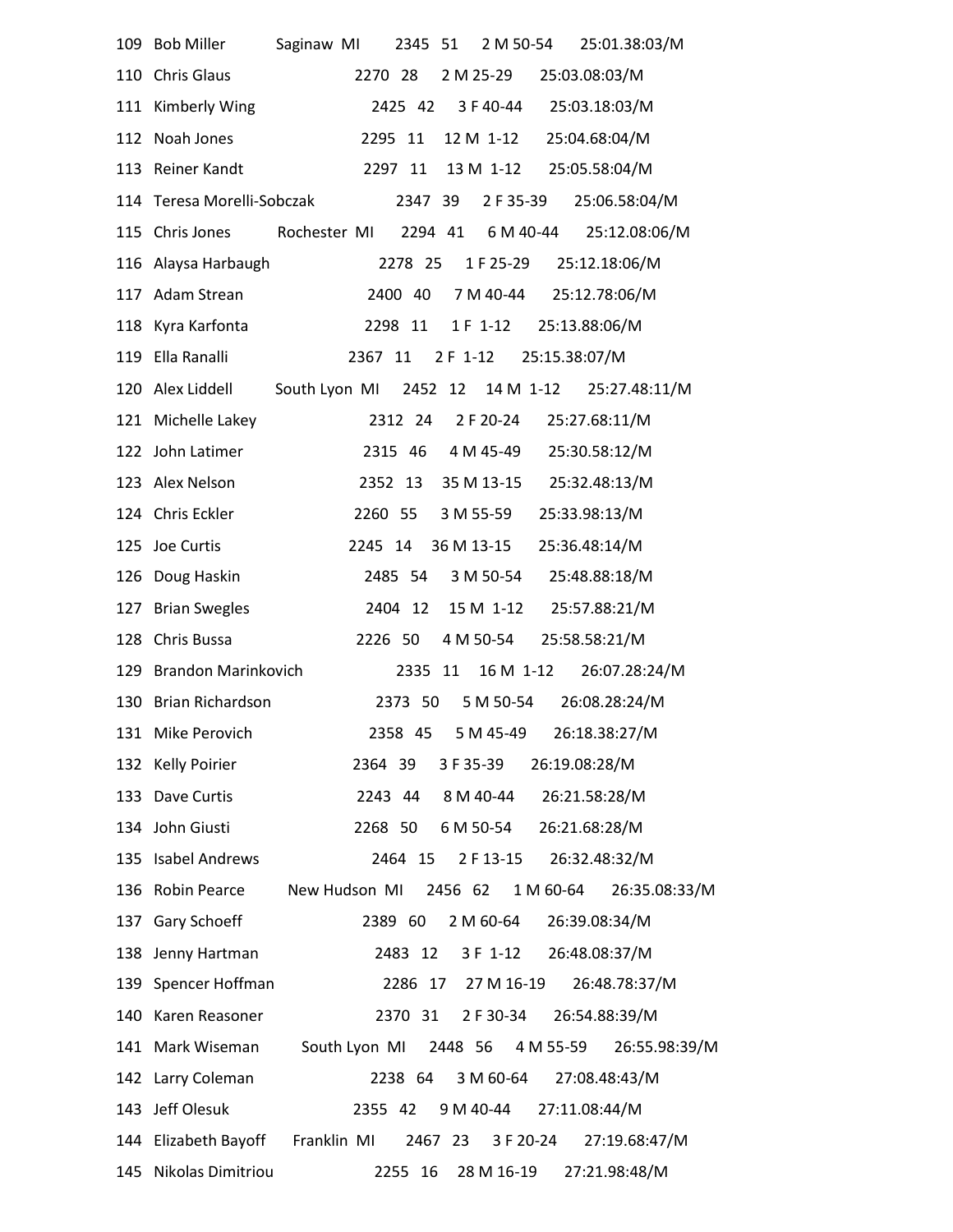| 146 | Delaney Lis             | 27:38.18:53/M<br>2324 10<br>4 F 1-12                   |
|-----|-------------------------|--------------------------------------------------------|
| 147 | Nicholas Barry          | 3 M 30-34<br>27:43.18:55/M<br>2487 32                  |
| 148 | <b>Kelsey Galang</b>    | 27:54.18:58/M<br>2265 22<br>4 F 20-24                  |
| 149 | <b>Tom Melville</b>     | Northville MI<br>2449 68<br>2 M 65-69<br>27:57.18:59/M |
| 150 | Jennifer Barrantes      | 2480 28<br>2 F 25-29<br>28:00.89:00/M                  |
| 151 | Michelle Deboer         | 4 F 40-44<br>28:03.89:01/M<br>2248 43                  |
| 152 | Bryan Forsythe          | 5 M 35-39<br>28:05.99:02/M<br>2264 35                  |
| 153 | <b>Kailey Stone</b>     | 28:10.69:03/M<br>2398 11<br>$5F 1-12$                  |
|     | 154 Todd Stone          | 7 M 50-54<br>28:10.79:03/M<br>2399 52                  |
| 155 | Derek Riley             | 28:14.09:05/M<br>2374 12<br>17 M 1-12                  |
| 156 | Maria Banks             | 2459 15<br>3 F 13-15<br>28:17.59:06/M                  |
| 157 | <b>Terry Poirier</b>    | 28:20.09:07/M<br>2365 35<br>6 M 35-39                  |
|     | 158 Paul Bays           | 6 M 45-49<br>28:21.49:07/M<br>2215 48                  |
|     | 159 Lynn Guzman         | Plymouth MI<br>2274 57<br>1 F 55-59<br>28:35.89:11/M   |
| 160 | Antonio Sobczak         | 2396 11<br>18 M 1-12<br>28:38.29:12/M                  |
|     | 161 Lauren Lapka        | 3 F 25-29<br>28:39.49:13/M<br>2314 26                  |
| 162 | Jaclyn Blausey          | 28:40.49:13/M<br>2481 36<br>4 F 35-39                  |
| 163 | Debbie Wiley            | Howell MI<br>2420<br>59<br>2 F 55-59<br>28:40.69:13/M  |
| 164 | Valerie Benedict        | 2460 19<br>4 F 16-19<br>28:42.49:14/M                  |
| 165 | David Bassin            | 28:44.59:14/M<br>4 M 30-34<br>2211 34                  |
| 166 | Taylor Ranalli          | 2369 13<br>4 F 13-15<br>28:46.09:15/M                  |
| 167 | <b>Ben Schornack</b>    | 2391 20<br>4 M 20-24<br>28:46.59:15/M                  |
|     | 168 Scott Wolfe         | 2428 40 10 M 40-44 28:50.69:16/M                       |
|     | 169 William Ward        | 28:51.79:17/M<br>2486<br>10<br>19 M 1-12               |
| 170 | Elena Wood              | 2430<br>11<br>6 F 1-12<br>28:56.19:18/M                |
|     | 171 Jordan Broaddus     | 5 F 13-15<br>2223 13<br>28:56.49:18/M                  |
|     | 172 Sophia Mac          | 2331 10<br>7 F 1-12<br>28:58.89:19/M                   |
| 173 | <b>Vincent McDonald</b> | 2482<br>11<br>20 M 1-12<br>29:11.49:23/M               |
| 174 | Graydon McIntosh        | 21 M 1-12<br>29:13.69:24/M<br>2339<br>11               |
| 175 | Nina Perl               | 2357 12<br>8 F 1-12<br>29:25.59:28/M                   |
| 176 | <b>Brian MacKey</b>     | 2484 43<br>11 M 40-44<br>29:50.59:36/M                 |
| 177 | James Kuzara            | 29:56.59:37/M<br>2461 54<br>8 M 50-54                  |
|     | 178 Abigayle Bartlett   | 29:57.09:38/M<br>2208 12<br>9 F 1-12                   |
| 179 | Dale Rife               | 7 M 45-49<br>30:04.59:40/M<br>2471 46                  |
| 180 | Nicole Herbst           | 3 F 30-34<br>30:06.49:41/M<br>2285 32                  |
|     | 181 Laura Chevrette     | 5 F 35-39<br>30:10.39:42/M<br>2234 35                  |
|     | 182 Noah Clemens        | 22 M 1-12 30:10.49:42/M<br>2453 12                     |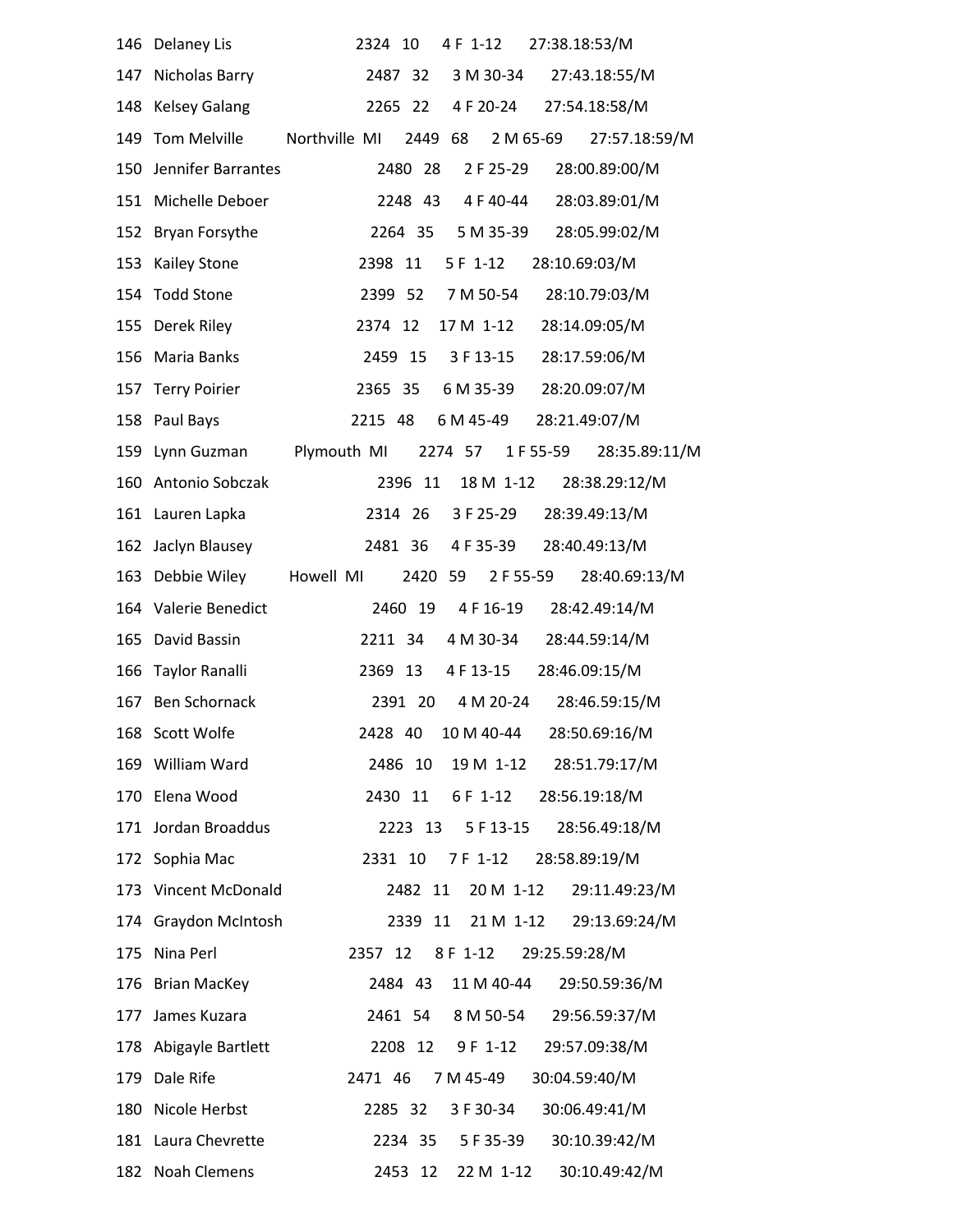|     | 183 Shane Marinkovich<br>23 M 1-12<br>2336<br>30:10.99:42/M<br>12          |
|-----|----------------------------------------------------------------------------|
|     | 184 Sofie Miller<br>6 F 13-15<br>2436 14<br>30:12.39:43/M                  |
|     | 185 Jeff Broaddus<br>2222 49 8 M 45-49<br>30:20.09:45/M                    |
|     | 2418 37 6 F 35-39 30:20.29:45/M<br>186 Aimee Weisenborn                    |
| 187 | 30:29.29:48/M<br>John Schnitzel<br>2385 52<br>9 M 50-54                    |
|     | 30:29.29:48/M<br>188 Nadia Schnitzel<br>2386 10<br>10 F 1-12               |
| 189 | Jessica Wood Grand Blanc MI 2431 40 5 F 40-44<br>30:30.79:48/M             |
|     | South Lyon MI<br>30:32.59:49/M<br>190 Cameron Unknown<br>2450 11 24 M 1-12 |
|     | 191 Mason Long<br>2328 11<br>25 M 1-12 30:33.19:49/M                       |
|     | 192 Janden Schoeff<br>30:36.49:50/M<br>2390 60<br>1 F 60-64                |
|     | 26 M 1-12 30:40.99:52/M<br>193 Nathan Schang<br>23819                      |
|     | 30:42.99:52/M<br>194 Katelyn Schang<br>2379 13<br>7 F 13-15                |
|     | 195 Karen Dilaura Pontiac MI<br>30:43.39:53/M<br>2253 37 7 F 35-39         |
|     | 196 Sam Petty<br>12 M 40-44<br>30:43.79:53/M<br>2361 42                    |
|     | 197 Adam Wood<br>2429 40<br>13 M 40-44<br>30:44.59:53/M                    |
|     | 11 F 1-12 30:46.69:54/M<br>198 Grace Hawker<br>2282 12                     |
|     | 199 Aaron Weisenborn<br>2417 35<br>7 M 35-39<br>30:53.69:56/M              |
|     | 2 F 50-54 31:01.19:58/M<br>200 Susan Schnitzel<br>2387 50                  |
|     | 201 Alina Schnitzel<br>2384 10<br>12 F 1-12 31:01.39:58/M                  |
|     | Pinckney MI 2293 36 8 F 35-39 31:06.710:00/M<br>202 Karen Johnston         |
|     | 31:07.510:00/M<br>203 Gabriel Depaula<br>2251 10<br>27 M 1-12              |
|     | 10 M 50-54 31:29.110:07/M<br>204 Ricky Vessella<br>2414 51                 |
|     | 2439 15 8 F 13-15<br>31:29.210:07/M<br>205 Naomi Hatch                     |
|     | 28 M 1-12 31:45.810:13/M<br>206 Leo Swager<br>2401 8                       |
|     | 31:47.210:13/M<br>207 Patti Lewis<br>2322 49<br>2 F 45-49                  |
|     | 208 Brian Lemmon<br>2318 45<br>9 M 45-49 31:47.910:13/M                    |
| 209 | 13 F 1-12 31:47.910:13/M<br>Alyssa Lemmon<br>2317 11                       |
| 210 | Angela Dobbie<br>6 F 40-44<br>31:55.410:16/M<br>2257 41                    |
| 211 | 2302 37 9 F 35-39<br>32:01.110:18/M<br>Janice Kero                         |
|     | 212 Timothy Kero<br>2303 41 14 M 40-44 32:01.410:18/M                      |
|     | 213 Alexandra McCausland<br>14 F 1-12<br>32:07.010:20/M<br>2338 12         |
|     | 214 Ashna Mulchandani<br>2349 12 15 F 1-12<br>32:07.110:20/M               |
|     | 215 Miranda Latson<br>10 F 35-39<br>2316 38<br>32:11.310:21/M              |
|     | 216 Leah Kaska<br>2301 10<br>16 F 1-12<br>32:12.710:21/M                   |
| 217 | Jack Childs<br>29 M 1-12 32:12.810:21/M<br>2472 11                         |
|     | 30 M 1-12 32:12.910:21/M<br>218 Jordan Long<br>2327 12                     |
|     | 219 Eileen Gorde<br>2272 32<br>4 F 30-34 32:17.710:23/M                    |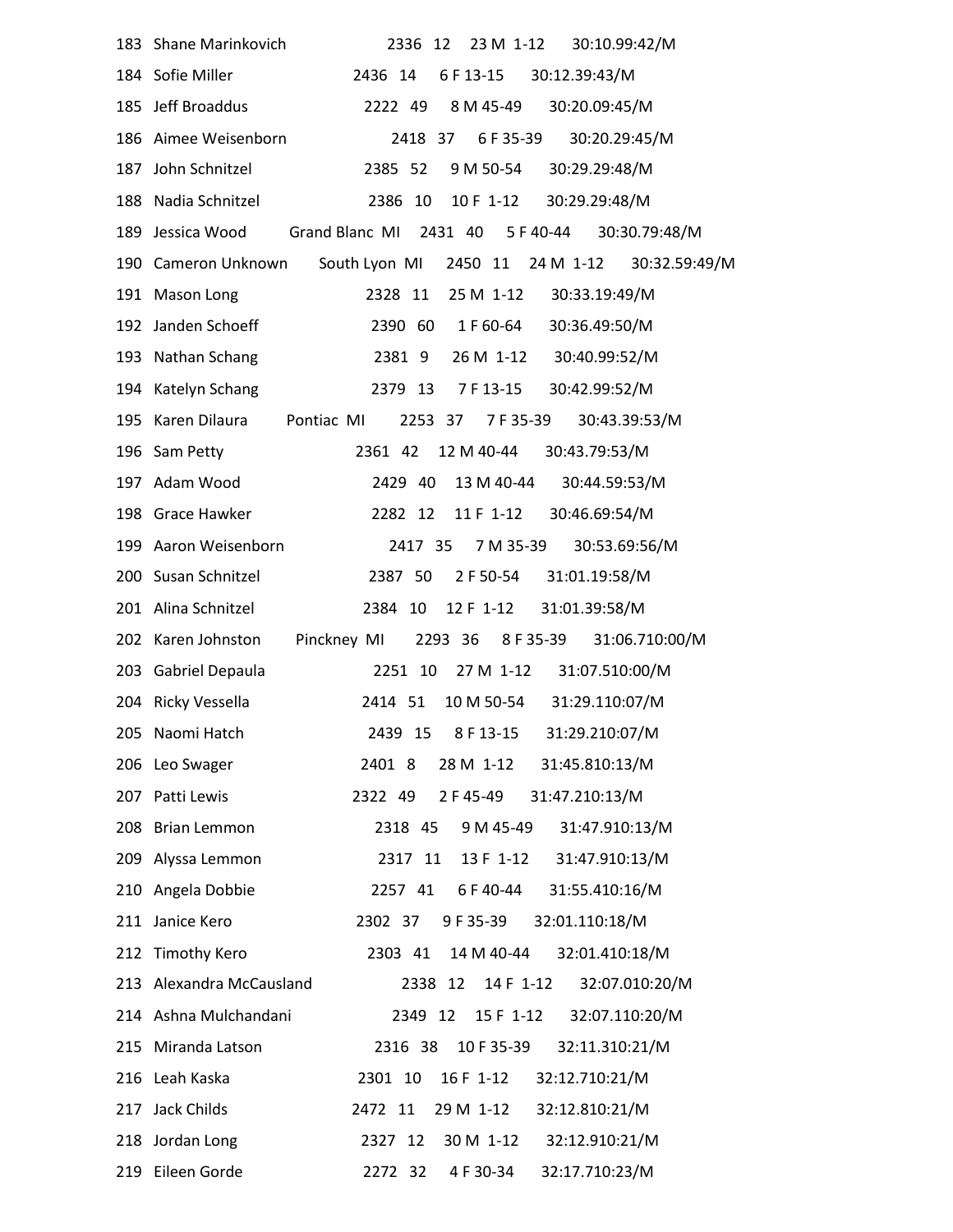|     | 220 Cassie Przesmycki                                                  |                    | 2366 33 |           | 5 F 30-34          |                | 32:21.910:24/M                               |  |
|-----|------------------------------------------------------------------------|--------------------|---------|-----------|--------------------|----------------|----------------------------------------------|--|
|     | 221 Savannah Dzumaryk                                                  |                    | 2489 13 |           | 9 F 13-15          |                | 32:26.210:26/M                               |  |
|     | South Lyon MI 2488 41 7 F 40-44<br>222 Jobi Ellison                    |                    |         |           |                    |                | 32:26.510:26/M                               |  |
| 223 | Kalleigh Chamberlin                                                    |                    | 2233 10 |           | 17 F 1-12          |                | 32:41.810:31/M                               |  |
| 224 | Don Chamberlin                                                         |                    | 2232 39 |           | 8 M 35-39          |                | 32:43.510:31/M                               |  |
| 225 | Susan Babcock                                                          | 2491 34            |         |           | 6 F 30-34          |                | 32:58.510:36/M                               |  |
| 226 | Ciara Orozco                                                           | 2490 27            |         |           | 4 F 25-29          |                | 32:58.510:36/M                               |  |
| 227 | <b>Brittany Snively</b>                                                | 2395 23            |         |           | 5 F 20-24          |                | 33:04.310:38/M                               |  |
| 228 | Michael Chevrette                                                      |                    | 2235 35 |           | 9 M 35-39          |                | 33:06.010:39/M                               |  |
| 229 | Katie Schenkel                                                         | 2383 29            |         |           | 5 F 25-29          |                | 33:09.510:40/M                               |  |
| 230 | Diane Dunn                                                             | 2259 69            |         |           | 1 F 65-69          |                | 33:12.010:41/M                               |  |
|     | 231 Grace Anderson                                                     |                    | 2204 12 |           | 18 F 1-12          |                | 33:14.110:41/M                               |  |
| 232 | Mike Anderson<br>Flushing MI                                           |                    |         |           |                    |                | 2205 54 11 M 50-54 33:14.110:41/M            |  |
| 233 | Olivia Dimitriou                                                       | 2256 14            |         |           | 10 F 13-15         |                | 33:26.810:45/M                               |  |
|     | 234 Kyle Schang                                                        | 2380 11            |         |           | 31 M 1-12          |                | 33:32.010:47/M                               |  |
| 235 | Allison Blossfeld                                                      | 2218 11            |         |           | 19 F 1-12          |                | 33:34.210:48/M                               |  |
| 236 | <b>Brian Dunn</b>                                                      | 2451 39            |         |           | 10 M 35-39         |                | 33:36.110:48/M                               |  |
| 237 | Miranda Dunn                                                           | 2443 8             |         | 20 F 1-12 |                    |                | 33:36.310:48/M                               |  |
| 238 | Nancy Zerio                                                            | 2433 55            |         | 3 F 55-59 |                    | 33:39.410:49/M |                                              |  |
| 239 | Colleen Bayoff                                                         |                    |         |           | 2214 61 2 F 60-64  |                | 33:51.910:53/M                               |  |
| 240 | <b>Rose Patient</b>                                                    | 2468 49            |         | 3 F 45-49 |                    | 34:09.810:59/M |                                              |  |
|     | 241 Julie Blossfeld                                                    | 2219 45            |         | 4 F 45-49 |                    | 34:19.811:02/M |                                              |  |
|     | 242 Kerrie Chapman West Bloomfield MI 2444 52 3 F 50-54 34:38.811:08/M |                    |         |           |                    |                |                                              |  |
| 243 | Meredith Conrow                                                        |                    |         |           |                    |                | 2239 34 7 F 30-34 34:43.411:10/M             |  |
|     | 244 Nan Hansen Northville MI 2276 53 4 F 50-54                         |                    |         |           |                    |                | 34:43.611:10/M                               |  |
|     | 245 Ruth Kloecker                                                      |                    |         |           |                    |                | 2307 50 5 F 50-54 34:54.411:13/M             |  |
|     | 246 Sarah Rembiesa                                                     |                    |         |           | 2372 38 11 F 35-39 |                | 34:59.511:15/M                               |  |
| 247 | Doug Nale                                                              |                    |         |           |                    |                | 2351 39 11 M 35-39 35:10.011:18/M            |  |
|     | Commerce Twp 2470 44 8 F 40-44<br>248 Laura Steele                     |                    |         |           |                    |                | 35:37.411:27/M                               |  |
|     | 249 Charlie Carlson                                                    |                    |         |           |                    |                | 2228 10 32 M 1-12 35:42.811:29/M             |  |
|     | 250 Joe Carlson                                                        |                    |         |           |                    |                | 2229 49 10 M 45-49 35:43.611:29/M            |  |
|     | 251 Jennifer Schang                                                    |                    |         |           |                    |                | 2378 42 9 F 40-44 35:52.111:32/M             |  |
|     | 252 Susan Silva                                                        |                    |         |           |                    |                | Commerce MI 2392 59 4 F 55-59 36:11.011:38/M |  |
|     | 253 Laura Kaska                                                        | 2300 36 12 F 35-39 |         |           |                    |                | 36:26.711:43/M                               |  |
|     | 254 Maddie Pasini                                                      |                    |         |           | 2356 19 5 F 16-19  |                | 36:33.611:45/M                               |  |
|     | 255 Kathy Veenstra South Lyon MI 2413 68 2 F 65-69 36:33.711:45/M      |                    |         |           |                    |                |                                              |  |
|     | 256 Cathy Savoie                                                       |                    |         |           |                    |                | 2465 57 5 F 55-59 36:37.211:46/M             |  |